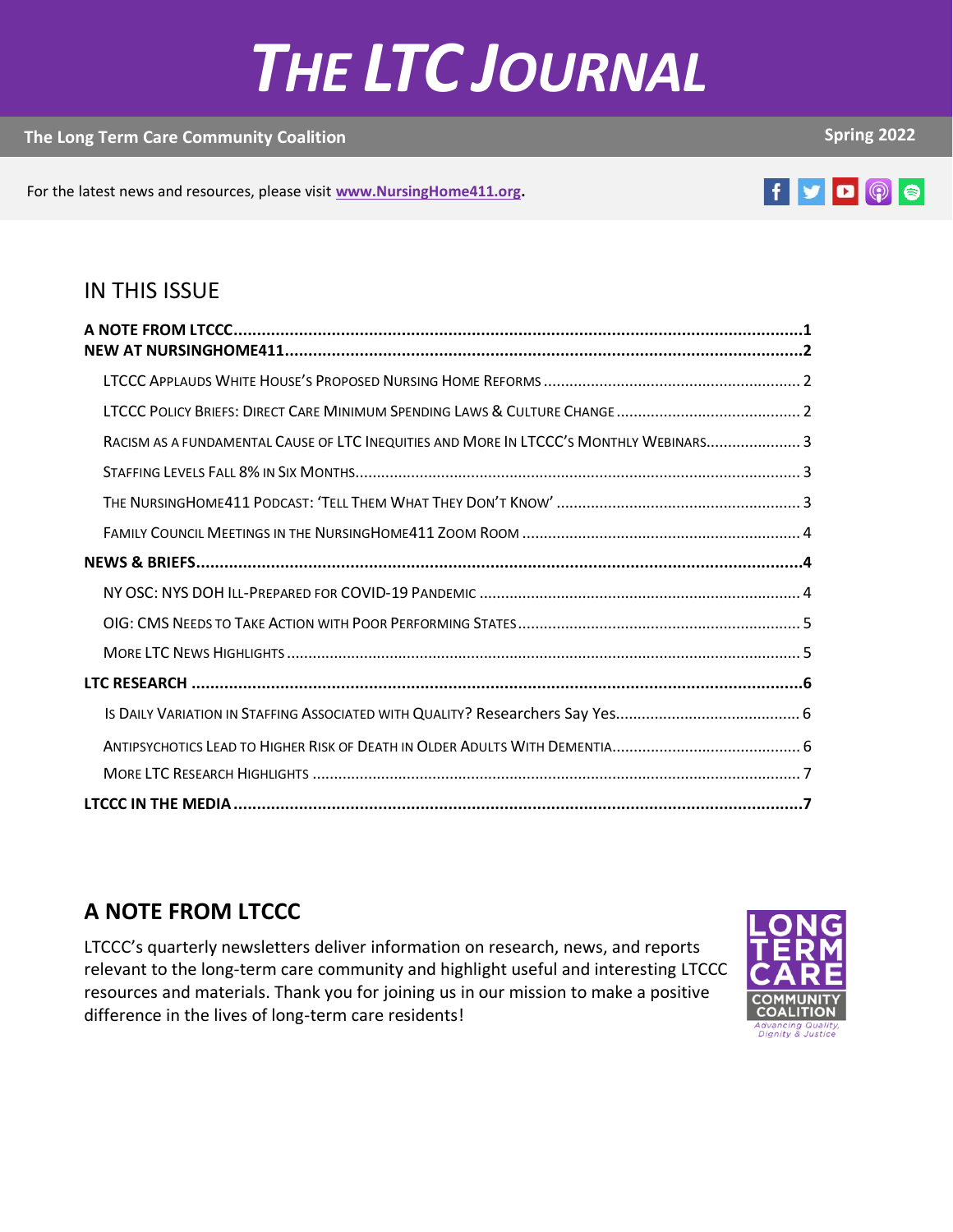#### *THE LTC JOURNAL*  **SPRING 2022**

## <span id="page-1-0"></span>**NEW AT NURSINGHOME411**

LTCCC's resources are **free** to use and **easy** to share. This section highlights resources recently published on our website, **[www.nursinghome411.org](http://www.nursinghome411.org/)**. *To receive updates & alerts on LTCCC'S new resources, visit [www.nursinghome411.org/join/](http://www.nursinghome411.org/join/) or call 212-385-0355.*

#### <span id="page-1-1"></span>**LTCCC APPLAUDS WHITE HOUSE'S PROPOSED NURSING HOME REFORMS**

On February 28, 2022, the White House announced important initiatives that can improve the care, quality of life, and dignity for millions of vulnerable nursing home residents, now and in the future. The White House statement details key reforms that aim to protect vulnerable residents and hold nursing homes accountable when they fail to follow federal requirements for resident care.

#### **White House Initiatives Include:**

- Ensuring Taxpayer Dollars Support Nursing Homes that Provide Safe, Adequate, and Dignified Care;
- Enhancing Accountability and Oversight;
- Increasing Transparency;
- Creating Pathways to Good-paying Jobs with the Free and Fair Choice to Join a Union; and
- Ensuring Pandemic and Emergency Preparedness in Nursing Homes.

"This is the biggest and most positive news for nursing home residents in the 35 years since Ronald Reagan signed the Nursing Home Reform Act," said Richard Mollot, executive director of LTCCC. "For years, we have watched as an increasingly sophisticated and corporatized industry has, too often, cut

back on staffing and essential services to maximize profits. We are profoundly grateful to the President for taking this bold stand for vulnerable residents, their families, and American taxpayers, who foot the bill for most nursing home care."

Richard Mollot and Toby Edelman (senior policy attorney, Center for Medicare Advocacy) joined [The NursingHome411 Podcast](https://nursinghome411.org/podcast/wh-reform-35-years/) to discuss the timeline of the reforms, what they mean for residents, and the historical context of the reforms.

*"It's our money. We want better care. We have a right to expect better care."*

- Toby Edelman (CMA)

#### <span id="page-1-2"></span>**LTCCC POLICY BRIEFS: DIRECT CARE MINIMUM SPENDING LAWS & CULTURE CHANGE**

LTCCC released two new policy briefs this spring. The first focuses on [Direct Care Minimum Spending](https://nursinghome411.org/minimum-spending-laws/)  [Laws.](https://nursinghome411.org/minimum-spending-laws/) It details and discusses the ways in which states and the federal government can mandate that nursing homes spend a certain percentage of revenue on the direct care of their residents. In the absence of such laws, nursing homes are essentially free to spend as much – or as little – on resident care as they see fit. While some nursing homes provide adequate staffing and resident services, too many cut spending in order to maximize profits. This problem has become more pervasive in recent years, as nursing home operators have become increasingly sophisticated. The insights and recommendations provided in the brief can be used to support policy and advocacy to improve nursing home care and the integrity of the use of public funds (which pay for a majority of that care).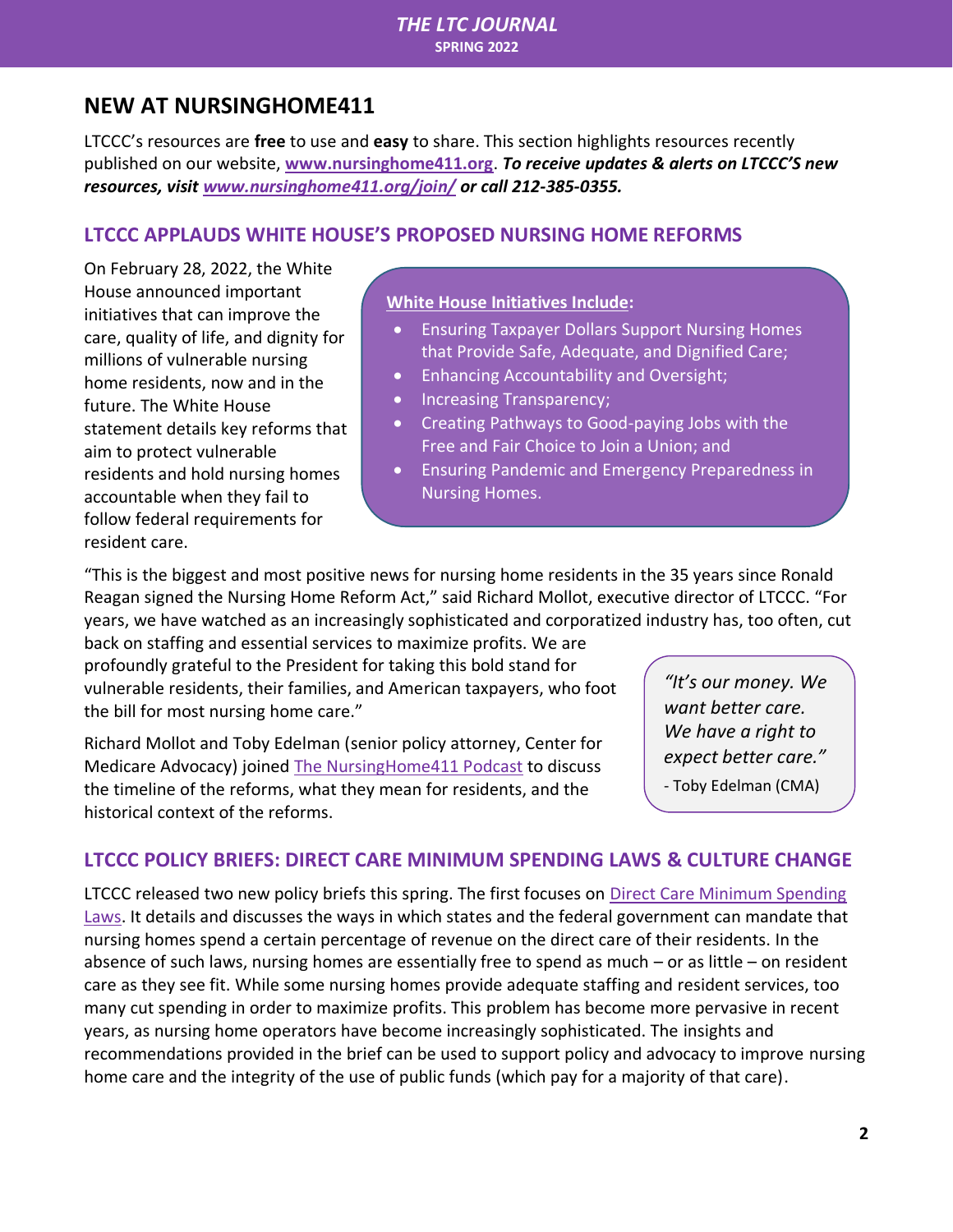#### *THE LTC JOURNAL*  **SPRING 2022**

The second brief, [Consumer Perspectives on Nursing Home Culture Change,](https://nursinghome411.org/news-reports/culture-change/) provides insights for policymakers on culture change to ensure that nursing homes are reformed in a way that benefits residents, care staff, and the public. A [bonus March webinar featured Nina Loewenstein](https://nursinghome411.org/webinar-culture-change/) discussing the history, various models, and principles of nursing home culture change.

#### <span id="page-2-0"></span>**RACISM AS A FUNDAMENTAL CAUSE OF LTC INEQUITIES AND MORE IN LTCCC'S MONTHLY WEBINARS**

LTCCC conducts [free monthly Zoom webinars](https://nursinghome411.org/learn/webinars-events/) on a variety of timely nursing home topics led by advocates and experts in long-term care. Our March webinar, "[A Matter of Justice: Racism as a](https://nursinghome411.org/webinar-ltc-inequity/)  [Fundamental Cause of Long-Term Care Inequities](https://nursinghome411.org/webinar-ltc-inequity/)," featured Shekinah Fashaw-Walters, Ph.D., an Assistant Professor at the University of Minnesota's School of Public Health, as she discussed the difference between equality, equity, and justice. All webinars are available on LTCCC's [YouTube](https://www.youtube.com/longtermcarecommunitycoalition)  [channel](https://www.youtube.com/longtermcarecommunitycoalition) and on the [NursingHome411 webinar and events page.](https://nursinghome411.org/learn/webinars-events/) Visi[t nursinghome411.org/join/](https://nursinghome411.org/join/) to sign up for LTCCC alerts and invites to future programs.

#### <span id="page-2-1"></span>**STAFFING LEVELS FALL 8% IN SIX MONTHS**

Nursing homes with higher staffing levels are better equipped to meet their residents' care needs. Unfortunately, understaffing has been a widespread and persistent problem, even more so since the start of the COVID-19 pandemic.

To help the public gain insights into the staffing levels for their nursing homes and those in their community and state, LTCCC publishes quarterly staffing data for every U.S. nursing home (in compliance with federal staff reporting requirements). The latest federal data from the third quarter of 2021 show that staffing levels are declining as too many facilities are accepting new residents without ensuring that they have adequate staff to provide promised care, safety, and dignity. [Check out LTCCC's Q](https://nursinghome411.org/data/staffing/staffing-q3-2021/)3 [2021 staffing report](https://nursinghome411.org/data/staffing/staffing-q3-2021/) and download userfriendly files for every state.

#### **Staffing Facts for Q3 2021:**

- Nursing homes averaged **3.62 Total Nurse Staff hours per resident day (HPRD)**, including 0.63 Total RN HPRD, falling well below the minimum staffing threshold (4.10 total care staff HPRD, 0.75 RN HPRD) as determined by a landmark federal study.
- **Staffing HPRD has dropped 7.8% since Q1 2021** while resident census has climbed 5.1%.
- Total RN Staff HPRD (0.63) has dropped 9.3% since Q1 2021.
- Over 70% of nursing homes failed to meet the safe staffing threshold of 4.1 HPRD.
- Average total resident census rebounded to 1.13 million, up 2.5% from the previous quarter and 5.5% since Q1 2021.

#### <span id="page-2-2"></span>**THE NURSINGHOME411 PODCAST: 'TELL THEM WHAT THEY DON'T KNOW'**

LTCCC's "NursingHome411 Podcast" features topical interviews, issue-oriented programming, and audio versions of our webinars. On a recent episode, "Tell Them What They Don't Know': Persuading [Policymakers with Powerful Stories,](https://nursinghome411.org/podcast/protecting-to-death/)" advocate and family member Mary Nichols discusses the making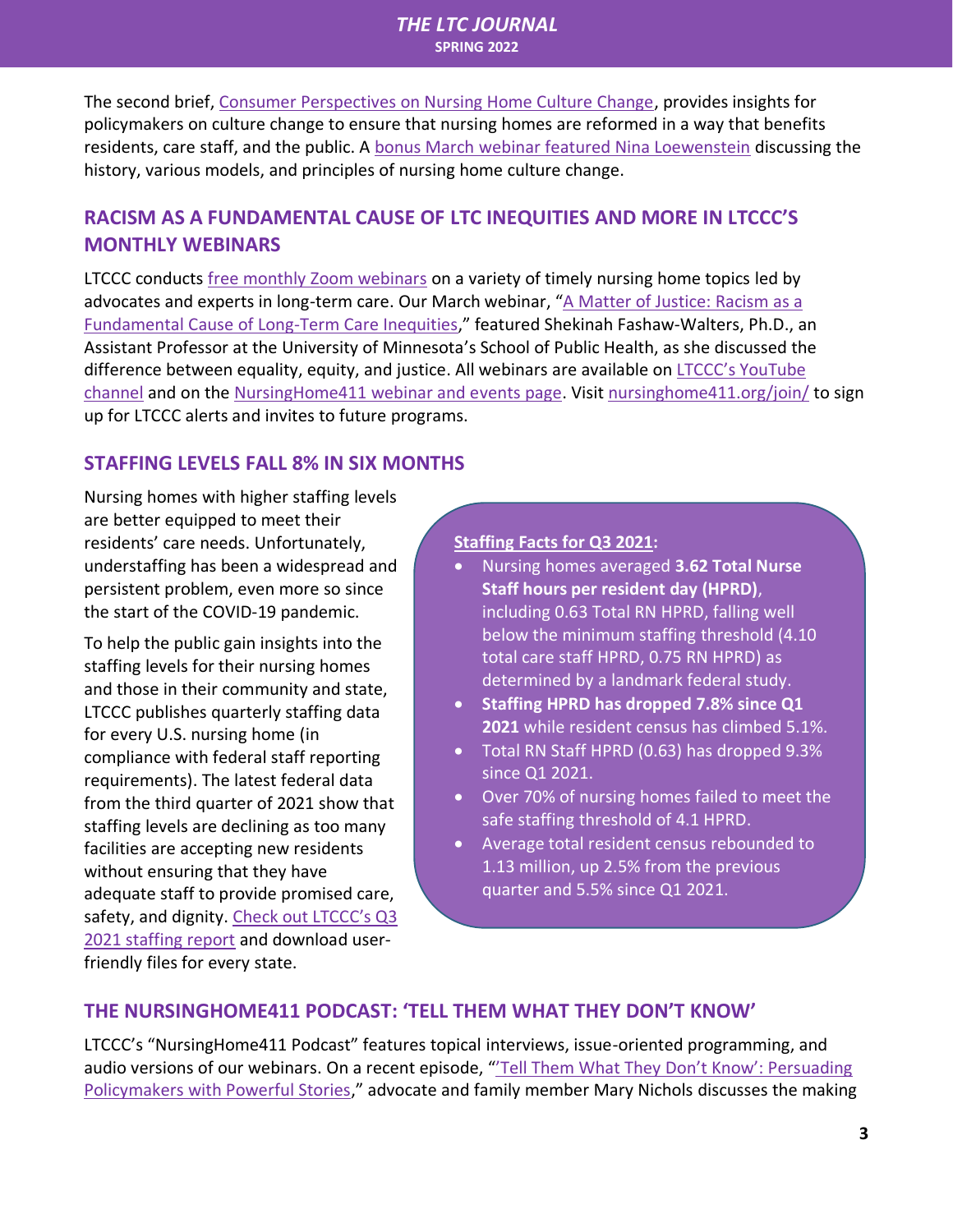of "[Protecting Them to Death: The Impact of Isolation in Long-Term Care.](https://www.lulu.com/en/us/shop/mary-batchellor-nichols-and-charlie-galligan-and-mary-shannon-daniel-and-mary-batchellor-nichols/protecting-them-to-death/paperback/product-pmj2w5.html?page=1&pageSize=4)" Listen to The NursingHome411 Podcast on our website at [https://nursinghome411.org/podcast/,](https://nursinghome411.org/podcast/) and on [Spotify,](https://open.spotify.com/show/2955T2AVbuc3H71zmu3I1u?si=ZljVAccqSxS4NzE_RAZI4g) [Apple Podcasts,](https://podcasts.apple.com/us/podcast/nursing-home-411-podcast/id1485005242) and [Google Podcasts.](https://podcasts.google.com/feed/aHR0cHM6Ly9udXJzaW5naG9tZTQxMS5vcmcvZmVlZC9wb2RjYXN0)

#### <span id="page-3-0"></span>**FAMILY COUNCIL MEETINGS IN THE NURSINGHOME411 ZOOM ROOM**

LTCCC is pleased to support nursing home family councils and family member settings with our **free** NursingHome411 Zoom Room. In the Zoom Room, we host councils from across the country. Reserve a room—no time limits!—by visiting [bit.ly/fam-council.](http://bit.ly/fam-council)

We thank the [Fan Fox & Leslie R. Samuels Foundation](http://samuels.org/) and [The New York State Health Foundation](https://nyshealthfoundation.org/) for supporting the development of these resources.

## <span id="page-3-1"></span>**NEWS & BRIEFS**

### <span id="page-3-2"></span>**NY OSC: NYS DOH ILL-PREPARED FOR COVID-19 PANDEMIC**



[The New York State Comptroller released an audit](https://www.osc.state.ny.us/press/releases/2022/03/dinapoli-states-pandemic-response-nursing-homes-hindered-ill-prepared-state-agency) stating that the New York "Department of Health (DOH) was unprepared to respond to infection disease outbreaks at nursing homes, even before the COVID-19 pandemic hit New York." The Comptroller's audit covered a period of nearly five years and found that the DOH often presented data in a manner that misled the public. Throughout the COVID-19 pandemic, the Comptroller found that the DOH was not transparent in its reporting of COVID deaths at nursing homes, and that it routinely underreported deaths. In addition, the report detailed the lack of coordination between the DOH and local health officials during

the pandemic. Some of the audit's key findings include:

- DOH understated the number of nursing home deaths due to COVID-19 by at least 4,100, and at times during the pandemic by more than 50%.
- DOH was slow to respond to a federal directive to conduct surveys of nursing homes for infection control problems, surveying just 20% of facilities between March 23 and May 30, 2020, compared with 90% for some other states.
- While DOH collects data on a range of issues including infections, DOH does not use those data broadly to detect breakouts, geographic trends, and emerging infection diseases or to shape its infection control policies.
- DOH imposed impediments on the audit, including delaying requested data, limiting auditors' contact with program staff, not addressing auditors' questions during meetings, and not providing supporting documentation.

*"We applaud Comptroller DiNapoli and his team for conducting this important audit and providing essential insights not only into what could have been done better but, most importantly, what can be done now to ensure decent care and safety for current and future nursing home residents."*

- [Richard Mollot, LTCCC](https://nursinghome411.org/wp-content/uploads/2022/03/NYS-DOH-Audit-Release-LTCCC-and-CELJ.pdf)  [Executive Director](https://nursinghome411.org/wp-content/uploads/2022/03/NYS-DOH-Audit-Release-LTCCC-and-CELJ.pdf)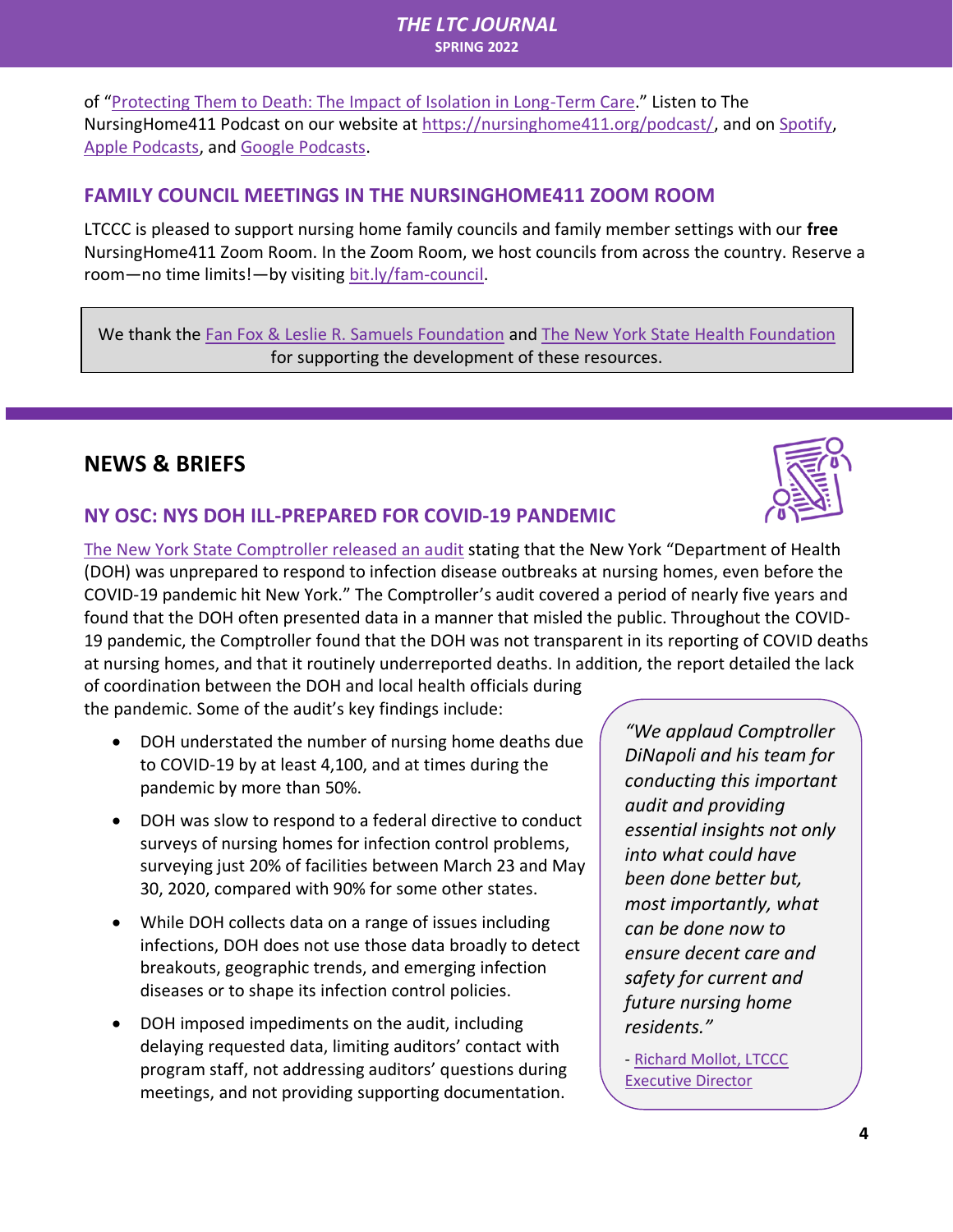#### <span id="page-4-0"></span>**OIG: CMS NEEDS TO TAKE ACTION WITH POOR PERFORMING STATES**

[The Office of Inspector General](https://oig.hhs.gov/oei/reports/OEI-06-19-00460.pdf) (OIG) found that just over half of states repeatedly failed to meet one or more performance measures for conducting nursing home surveys over a three-year period. The Centers for Medicare & Medicaid Services (CMS) is responsible for overseeing state survey agencies that conduct nursing home surveys that assess compliance with federal regulations. OIG focused on CMS oversight during fiscal years 2015 through 2018 by conducting interviews and collecting and analyzing documents from CMS about state performance. Some of OIG's findings include:

*"State surveys are critical to ensuring the safety and quality of nursing home care, yet some states repeatedly failed to meet requirements for conducting the surveys."*

- Office of Inspector General

- CMS required states to develop corrective action plans to address performance failures, but 10 percent of plans were missing from CMS files, and many lacked substantive detail.
- CMS sometimes imposed financial penalties when states failed to meet the timeliness requirement for standard surveys; however, CMS frequently offset these penalties with onetime funding adjustments.
- CMS escalated concerns about persistent poor performance to senior state officials in three states, but it rarely imposed formal sanctions and has never initiated action to terminate a state survey agency agreement.

**Note**: LTCCC released a report at the end of 2021, [Broken Promises: An Assessment of Federal Data on](https://nursinghome411.org/news-reports/reports/survey-enforcement/survey-data-report/)  [Nursing Home Oversight,](https://nursinghome411.org/news-reports/reports/survey-enforcement/survey-data-report/) which provided the results of our study on the effectiveness of state and federal efforts to ensure that nursing home residents are safe and treated with dignity. Though our study was distinct from the OIG's assessment, our findings likewise indicated a woeful unwillingness (or inability) of state oversight agencies to adequately monitor nursing homes and ensure that federal protections are realized in the lives of vulnerable residents. We also found that CMS essentially permits the state oversight agency to underperform with impunity.

To help the public address these shortcomings in nursing home oversight, we also published [A Guide to](https://nursinghome411.org/news-reports/reports/survey-enforcement/guide-oversight/)  [Nursing Home Oversight & Enforcement,](https://nursinghome411.org/news-reports/reports/survey-enforcement/guide-oversight/) which highlights and synthesizes key oversight responsibilities of the state and federal oversight agencies. This guide can be used by families, ombudsmen, and policymakers to understand precisely what they can expect from the state and federal agencies charged with protecting residents.

#### <span id="page-4-1"></span>**MORE LTC NEWS HIGHLIGHTS**

- **On nursing homes and formal appeals…** "CMS wins most administrative appeals 96% that are officially released. However… it appears that many other harm and jeopardy deficiencies and their penalties are being resolved outside the formal appeals process, without any public information about the resolution of these deficiencies and penalties." -*[Center for Medicare](https://medicareadvocacy.org/nursing-homes-lose-almost-all-formal-appeals-of-deficiencies-and-civil-money-penalties/)  [Advocacy](https://medicareadvocacy.org/nursing-homes-lose-almost-all-formal-appeals-of-deficiencies-and-civil-money-penalties/)*.
- **On Cuomo and nursing home deaths…** "For much of the pandemic, the Cuomo administration's nursing home death toll counted only residents who had died in such facilities,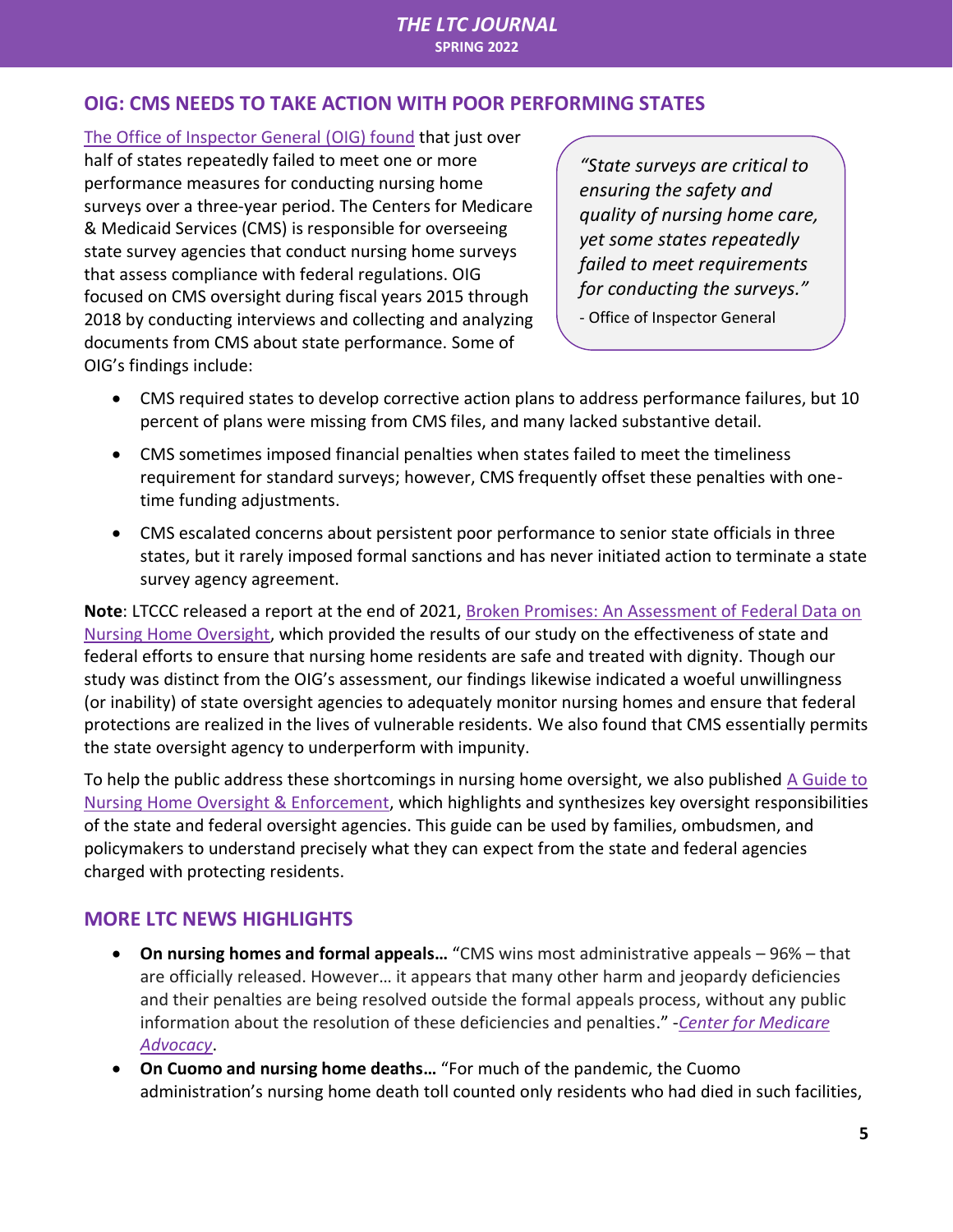#### *THE LTC JOURNAL*  **SPRING 2022**

excluding residents who died in hospitals. That led to an artificially lower tally of nursing home deaths that Mr. Cuomo used to argue New York had fared better than other states." -*[The New](https://www.nytimes.com/2022/03/15/nyregion/nursing-home-deaths-cuomo-covid.html)  [York Times](https://www.nytimes.com/2022/03/15/nyregion/nursing-home-deaths-cuomo-covid.html)*.

- **On nurse aide training hours…** "It is in the interests of both nurse aides and nursing facility residents that aides receive all required training. But the nursing facility lobby has argued for "grandfathering" of temporary nurse aides into permanent certification, and the federal government unfortunately has moved in that direction." -*[Justice in Aging and Center for](https://justiceinaging.org/wp-content/uploads/2022/02/States-Are-Weakening-Training-Standards-for-Nursing-Facility-Aides-With-No-Response-By-CMS.pdf)  [Medicare Advocacy](https://justiceinaging.org/wp-content/uploads/2022/02/States-Are-Weakening-Training-Standards-for-Nursing-Facility-Aides-With-No-Response-By-CMS.pdf)*.
- **On private equity and skilled nursing**… "Of the \$3.7 billion spent in total skilled nursing transactions in 2021, \$3.3 billion, or roughly 89%, were considered private buyers." -*[Skilled](https://skillednursingnews.com/2022/02/buying-boom-to-continue-in-skilled-nursing-as-private-equity-keeps-chasing-deals/)  [Nursing News](https://skillednursingnews.com/2022/02/buying-boom-to-continue-in-skilled-nursing-as-private-equity-keeps-chasing-deals/)*.

## <span id="page-5-0"></span>**LTC RESEARCH**

#### <span id="page-5-2"></span><span id="page-5-1"></span>**IS DAILY VARIATION IN STAFFING ASSOCIATED WITH QUALITY? RESEARCHERS SAY YES**

[Researchers found that daily variation of staffing](https://jamanetwork.com/journals/jamanetworkopen/fullarticle/2790046)  [was significantly associated](https://jamanetwork.com/journals/jamanetworkopen/fullarticle/2790046) with the 5-Star Survey and Quality Measures rankings. The study looked at three variation measures for registered nurses and certified nurse aides at over 13,000 nursing homes throughout the United States for two years. Findings from this study "highlight the importance of reporting daily variation in staffing to improve understanding of the relationship between staffing and quality."

**Note**: [CMS recently began posting additional](https://www.mcknights.com/news/cms-going-public-with-facility-turnover-weekend-staffing-data/)  [staffing data](https://www.mcknights.com/news/cms-going-public-with-facility-turnover-weekend-staffing-data/) that includes turnover rates and staffing levels. This information offers consumers

*"It is well established that direct-care staffing is fundamental to quality of nursing home care. A large evidence base suggests that the average level of staffing… is associated with better performance on process quality measures, on-site survey scores, and resident outcome measures."* 

- Dana B. Mukamel, PhD; Debra Saliba, MD, MPH; Heather Ladd, MS; et al.

more transparency on staffing levels at nursing homes moving forward.

#### <span id="page-5-3"></span>**ANTIPSYCHOTICS LEAD TO HIGHER RISK OF DEATH IN OLDER ADULTS WITH DEMENTIA**

[A new study out of Denmark](https://agsjournals.onlinelibrary.wiley.com/doi/abs/10.1111/jgs.17623) found that antipsychotics are associated with a higher risk of death in older adults living with dementia, regardless of comorbidities. Researchers used a nationwide registry database to study patients aged 65 to 95 years old who were diagnosed with dementia. They then compared death rates in the 180 days that followed the initial antipsychotic treatment and determined that patients exposed to antipsychotics had a significantly higher adjusted risk of death. The authors

Antipsychotic drugs are often used to subdue and sedate residents in place of hiring more staff to provide appropriate care.

concluded that "this nationwide study adds to the evidence that antipsychotic treatment is associated

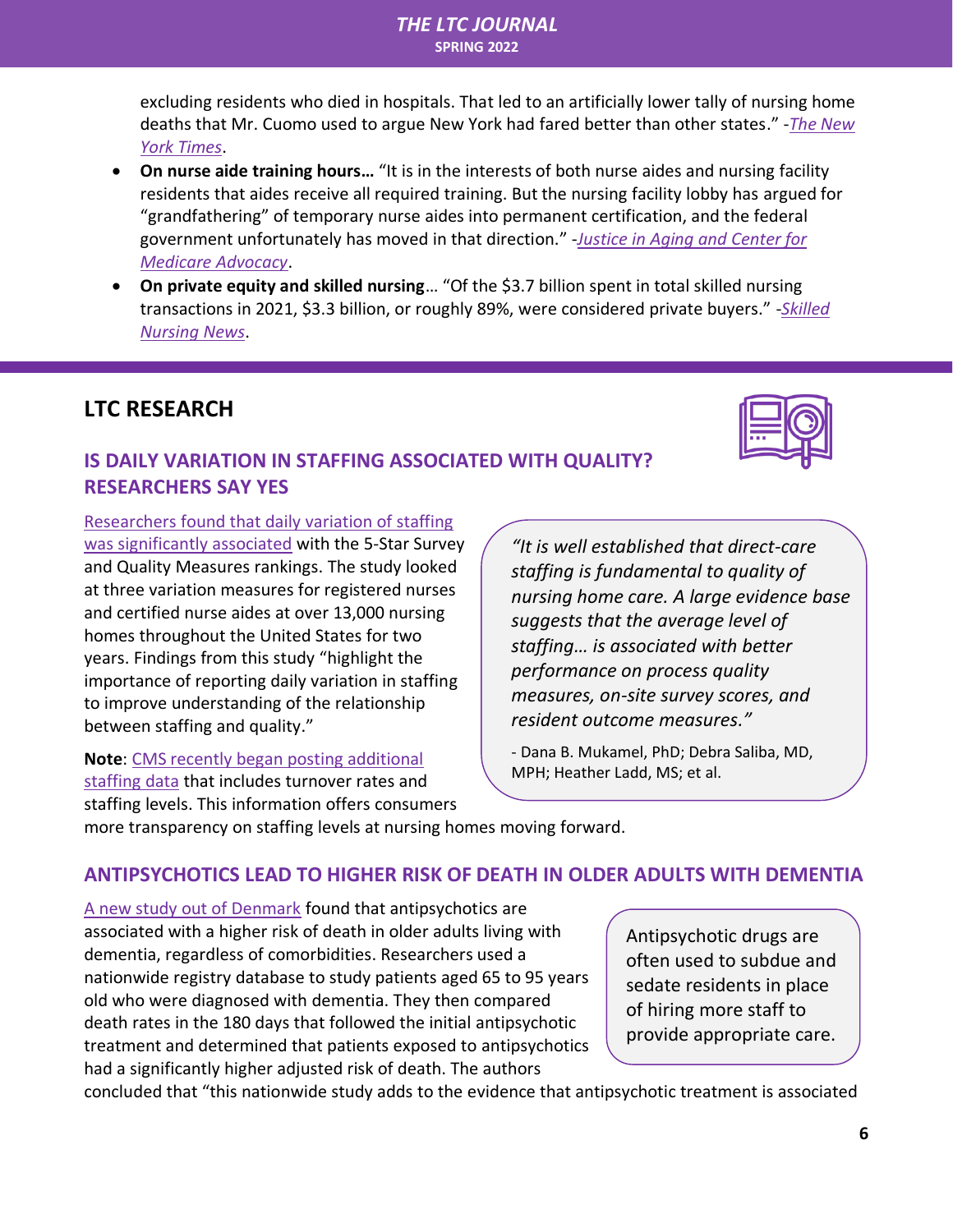with increased mortality and suggests that attention should be paid to all initiators of antipsychotics irrespective of cardiovascular disease and diabetes."

Inappropriate antipsychotic (AP) drugging is a longstanding, pervasive problem in nursing homes across the country. Too often, these highly potent drugs are used to sedate residents, even though they are not clinically indicated for treatment of behavioral and psychological symptoms of dementia. Head to [NursingHome411](https://nursinghome411.org/data/ap-drugs/) to see nursing home antipsychotic drugging rates for each quarter and for the [Dementia Care Advocacy Toolkit.](https://nursinghome411.org/learn/dementia-care-advocacy-toolkit/)

#### <span id="page-6-0"></span>**MORE LTC RESEARCH HIGHLIGHTS**

- **On loneliness and older women…** "Overall rates of loneliness in older women have increased during the pandemic and are tied in part to the disruption of social connections..." -*[McKnights](https://www.mcknights.com/news/clinical-news/study-unveils-silent-epidemic-of-loneliness-among-older-women-during-pandemic/)  [Long-Term Care News.](https://www.mcknights.com/news/clinical-news/study-unveils-silent-epidemic-of-loneliness-among-older-women-during-pandemic/)*
- **On exercise and memory…** "Exercise that gets the heart pumping has shown promise in increasing brain health, and experiments in mice show that it improves memory… We found that there were greater improvements in memory among those who are age 55 to 68 years compared to those who are 69 and 85 years old – so intervening earlier is better." -*[EurekAlert!](https://www.eurekalert.org/news-releases/943658)*.
- **On COVID-19 and cardiovascular health…** "COVID-19 patients are at high risk of developing new heart and blood vessel problems up to at least one year after becoming infected… - *[McKnights Clinical News.](https://www.mcknights.com/news/clinical-news/covid-19-has-long-term-cardiovascular-effects-stunning-study-results-reveal/)*
- **On depression and Alzheimer's…** "Depression was most frequently associated with the later development of Alzheimer's symptoms, appearing at least nine years before the first clinical diagnosis. This was followed by anxiety, constipation and abnormal weight loss." -*[McKnight's](https://www.mcknights.com/news/clinical-news/depression-anxiety-among-top-10-health-problems-that-emerge-years-before-alzheimers-symptoms/)  [Clinical News](https://www.mcknights.com/news/clinical-news/depression-anxiety-among-top-10-health-problems-that-emerge-years-before-alzheimers-symptoms/)*.

## **LTCCC IN THE MEDIA**



LTCCC is a leading voice in media advocating for residents in nursing homes and other long-term care facilities. Following are some of the recent news reports in which LTCCC has appeared:

- LTCCC executive director Richard Mollot spoke with [Skilled Nursing News](https://skillednursingnews.com/2022/03/states-with-lowest-nursing-home-staff-hours-reflect-pressing-industry-issue/) about the dangers of low staffing in nursing homes. "I think we recognize that having three hours of nursing staff time per resident per day is extremely dangerous. I think what we're seeing is that the resident census has gone up, and I know the industry is happy about that but staffing isn't keeping the same pace and that's really problematic from a safety perspective," Mollot said.
- [UConn Today](https://today.uconn.edu/2022/01/conflicts-between-nursing-home-residents-are-often-chalked-up-to-dementia-the-real-problem-is-inadequate-care-and-neglect/) published an article by Eilon Caspi, a member of LTCCC's Board of Directors. In the article on conflicts between nursing home residents, Caspi says that these types of residentto-resident incidents are prevalent in nursing homes but are largely overlooked by CMS. "Consequently, such incidents remain untracked, understudied and largely unaddressed. These interactions don't just result in injuries and deaths among residents. They also leave behind